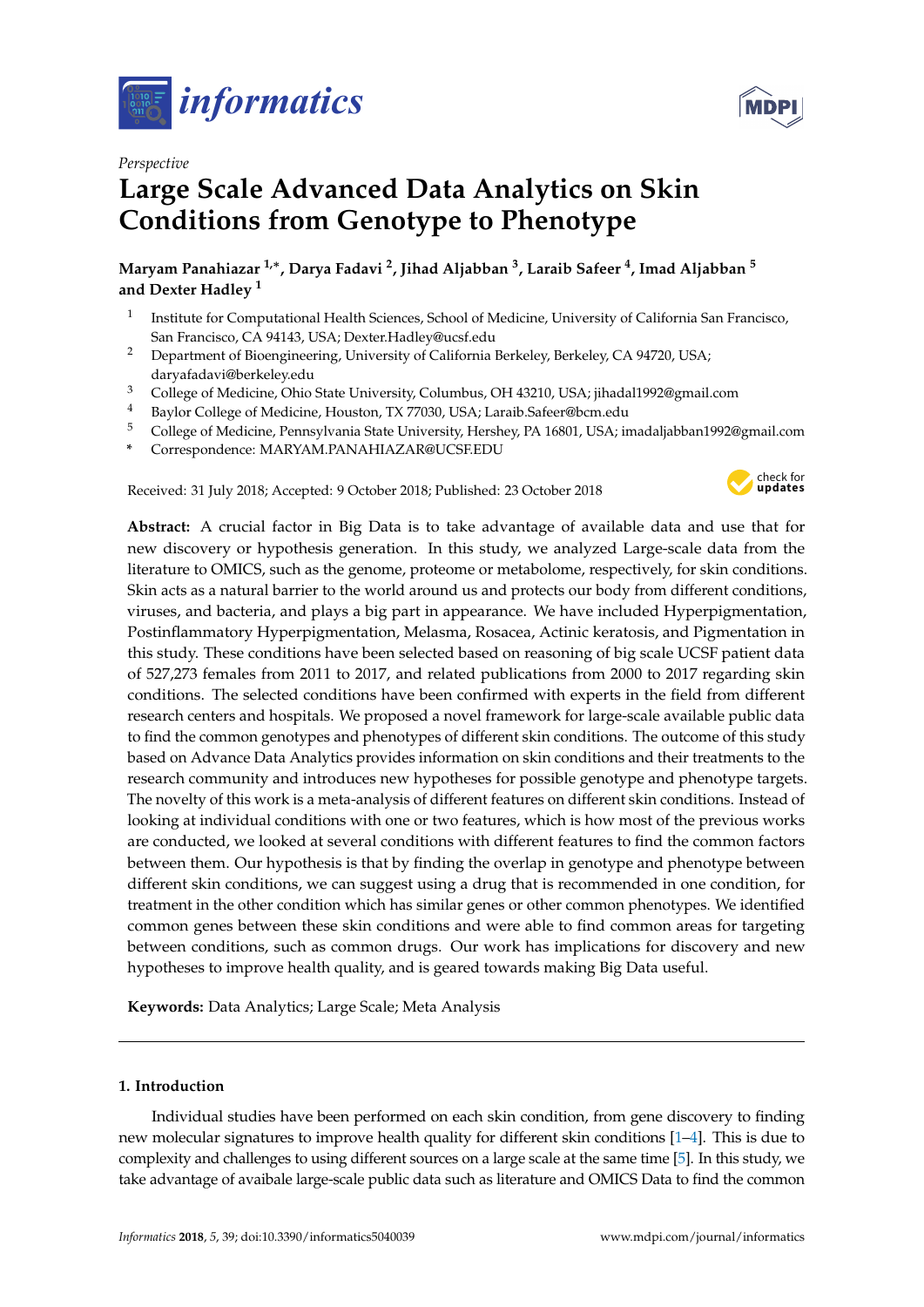genotypes and phenotypes of skin conditions. We have included Hyperpigmentation, Postinflammatory hyperpigmentation, Melasma, Rosacea, Actinic keratosis, and Pigmentation in this study. This selection is based on reasoning over all female patients at UCSF (527,273 patients) from 2011–2017 and all related publication from 2000–2017 which is almost 20 years of publications. For the last step which is required for any medical study, we got confirmation from the experts in the field as well.

Pigmentation disorders involve alterations in the number of melanocytes or of melanin production and ultimately result in either hyperpigmentation or hypopigmentation. Postinflammatory hyperpigmentation occurs at sites of previous skin inflammation [\[6\]](#page-8-3). Melasma is hyperpigmentation of the skin, but it may also occur in association with pregnancy, or with ingestion of hormonal contraceptives and certain medications [\[6\]](#page-8-3). Rosacea is a chronic, inflammatory disorder of the skin that is associated with increased reactivity of capillaries leading to skin flushing [\[6\]](#page-8-3). Over time, chronic inflammation in Rosacea results in edema and fibrosis, leading to a rubbery thickening of the skin of the nose, cheeks, forehead, or chin [\[6\]](#page-8-3). Actinic keratosis results from prolonged and repeated sun exposure and is a precursor of cutaneous squamous cell carcinoma [\[6\]](#page-8-3). We excluded cancer conditions from this study due to the specific considerations required and their complexity, which warrant a separate study that we will consider for a future work. Our objective is to analyze several different skin conditions using Advanced Data Analytics (ADA) as a facilitator Tools and platform for our research. In this study we are not trying to explain IPA platform specifically and how to integrate different underlying data types as its knowledge base. They are several papers and resources that explain how IPA works by details [\[7\]](#page-8-4). Advanced Data Analytics (ADA) in ingenuity pathway analysis (IPA) looked at what genes and proteins are being expressed, overexpressed or underexpressed in each sample. Then using this information, we found common genotypes and phenotypes for the skin conditions.

In this study, we take a step forward and look to find patterns and commonalities between these different skin conditions with our results from ADA. The novelty of this work is that it is a meta-analysis of different features on different skin conditions. It means instead of looking at individual conditions with one or two features, which is how most of the previous works have been conducted, we looked at several conditions with different features to find the common factors between them. Our hypothesis is that by finding the overlap in genotype and phenotype between different skin conditions, we can suggest using a drug that is recommended in one condition, for treatment in the other condition which has similar genes or other common phenotypes. We took all the data for different features and conditions and looked at where there is an overlap between them, what genes are commonly expressed between different conditions, and what drugs are used and effective for these different conditions. By analyzing the data from a more zoomed-out view, we are able to get a complete picture of skin and see common areas for targeting between conditions. In the following sections, we will explain the related work, materials and method, results, and we will conclude with the discussion and suggestions for future works.

## **2. Related Work**

The gene expression profiles of dermatological conditions such as actinic keratosis, Rosacea, and Hyperpigmentation remain largely unknown. Skin pigmentation, for instance, is a complex pathway with multiple regulatory elements controlling the production of melanin and its transport to neighboring keratinocytes [\[8\]](#page-8-5). These regulatory elements may be potential targets in the treatment of Hyperpigmentation disorders, and a genomics approach can help identify such key regulators. Microarray studies evaluating the genomics of skin disorders are typically limited by small sample size [\[9\]](#page-8-6). Furthermore, most genomics studies focus on one or two skin conditions [\[10\]](#page-8-7). One study employed a Big Data approach by performing meta-analysis on five data-sets from the NCBI Gene Expression Omnibus (GEO) database [\[11\]](#page-8-8) to elucidate the pathogenesis of multiple subtypes of hyperpigmentation: pigmentation following UV exposure, long-lasting pigmentation, Postinflammatory pigmentation, age spots, and ethnic skin [\[10\]](#page-8-7). A limitation of this study is that the microarray data was limited to the limited studies from the GEO database, resulting in small sample sizes. Another limitation is that the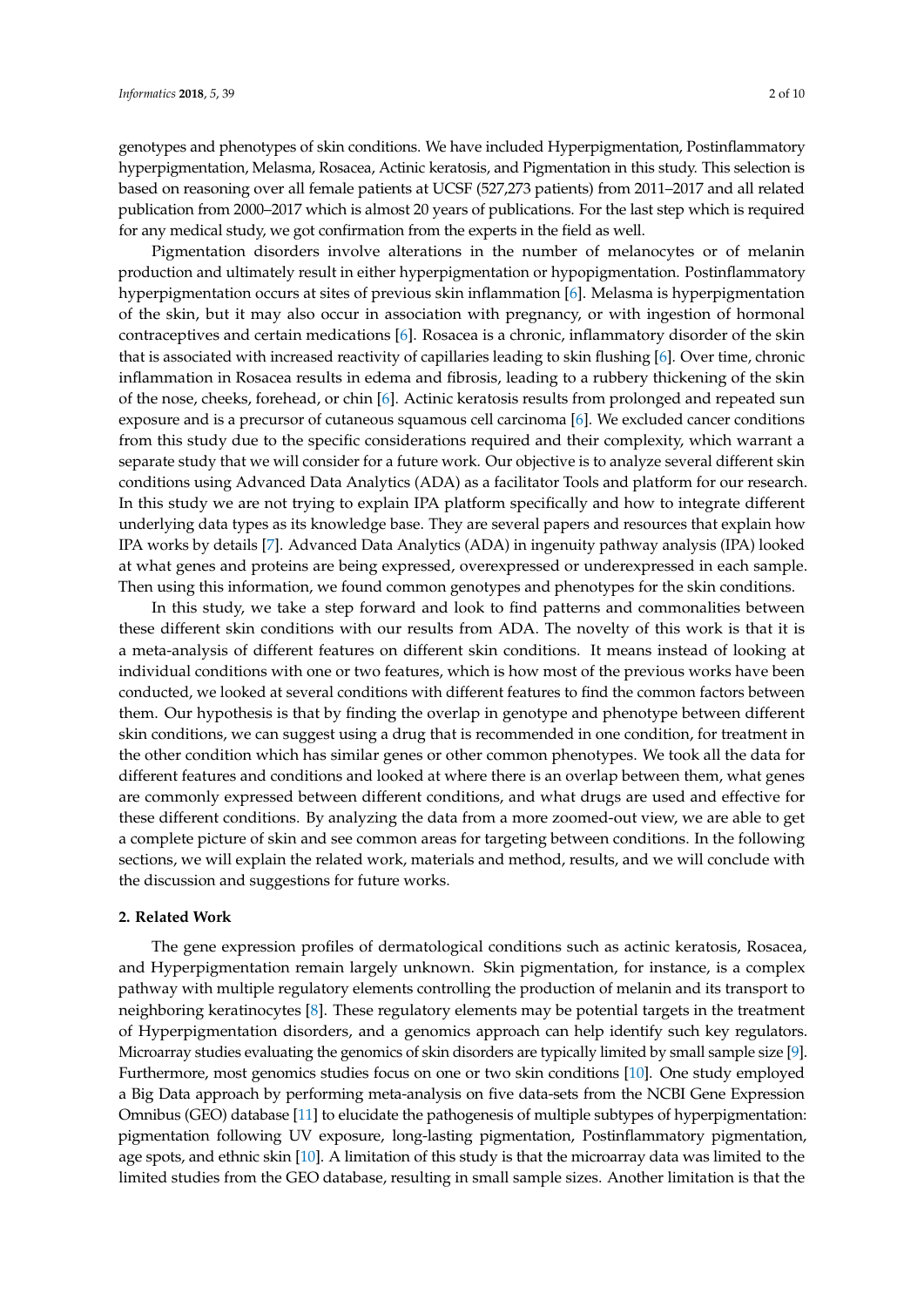researchers only examined microarray data of skin hyperpigmentation, and did not consider other dermatologic conditions. A second study analyzed publicly available microarray data of 16 diverse skin conditions in order to gain insight into disease pathogenesis, but was again limited to data-sets from the GEO database [\[12\]](#page-8-9). It is clear, however, that even with such limitations, genomic studies have successfully identified pigmentation control targets and effective therapies, and are a stepping stone to personalized medicine [\[13\]](#page-8-10).

In this study, we employ large-scale data across multiple microarray databases to examine six skin conditions in order to demonstrate that a genomics approach incorporating large-scale data produces generalizable results that may help identify biologically robust gene expression and key regulators of disease.

## **3. Material and Method**

This work is based on Ingenuity Knowledge Base and Ingenuity Pathway Analysis (IPA) to Advanced Data Analytics (ADA) [\[7](#page-8-4)[,14\]](#page-8-11). Data were analyzed through the use of IPA [\[15\]](#page-9-0). IPA reveals information on biological pathways, drugs, and diseases underlying OMICS data and scientific literature. Genomics, proteomics, metabolomics, and other life science data are puzzle pieces to complex biological networks and pathways. Ingenuity knowledge Base leverages OMICS data to access this complex network.

In the following section, we explain data collection, feature selection, Ingenuity Pathway Analysis, and Advanced Data Analytics. We used these to find genes, drugs, all synonymous gene names Entrez Gene ID for Human, Entrez Gene ID for Mouse and Rat, Functions and Functional Domains, Subcellular Locations, Canonical Pathways, and miRNA Functional Cluster for each identified gene. An example of the data gathered for a protein is shown in Table [1](#page-3-0) using the protein Tyrosinase. Other findings from Ingenuity Knowledge Base from the literature include proteins and pathways the identified gene or protein regulates, proteins and pathways it is regulated by, targets it binds to, its role in the cell, and the related diseases. We also found GO Annotations including Molecular Function, Biological Process, and Cellular Component. And finally, we introduce Targeting Drugs for each condition (all detail info which is hundreds of pages could be sent by request to the reader and/or supplementary materials if applied).

# *3.1. Data Collection*

The Ingenuity underlying Knowledge Base icontains over five million facts extracted from scientific publications and databases such as OMICS so that each relationship between molecule, diseases, and phenotype is characterized and searchable. Data derived from gene expression experiments include RNA-Seq, microRNA and SNP microarrays, metabolomics, and proteomics generate genes, chemical lists and molecular signatures of Ingenuity. IPA is based on the QIAGEN Knowledge Base which has been built as a horizontally and vertically structured database that pulls in relevant scientific and medical information and describes it consistently, making this data interoperable and computable so you can efficiently and effectively interpret your results [\[7\]](#page-8-4).

This study is based on all accessible knowledge base used in IPA and ADA. In fact, one of the novelties of this study is the use of this big scale data for the analysis, which is very difficult for individual studies that are looking at a limited number of resources. IPA support different identifiers such as Genbank, SwissProt, Affy probe ID, RefSeq, etc. Therefore, different data types have been used in each individual resources, which need to be mapped or converted. The detail infrastructure for connecting different resources and mapping them has been discussed in IPA by details [\[7\]](#page-8-4). The outcomes include biological findings, millions of which have been curated by QIAGEN directly. All information—whether it's from content curation efforts or from publicly available or licensed databases is structured into ontology and exhaustively reviewed.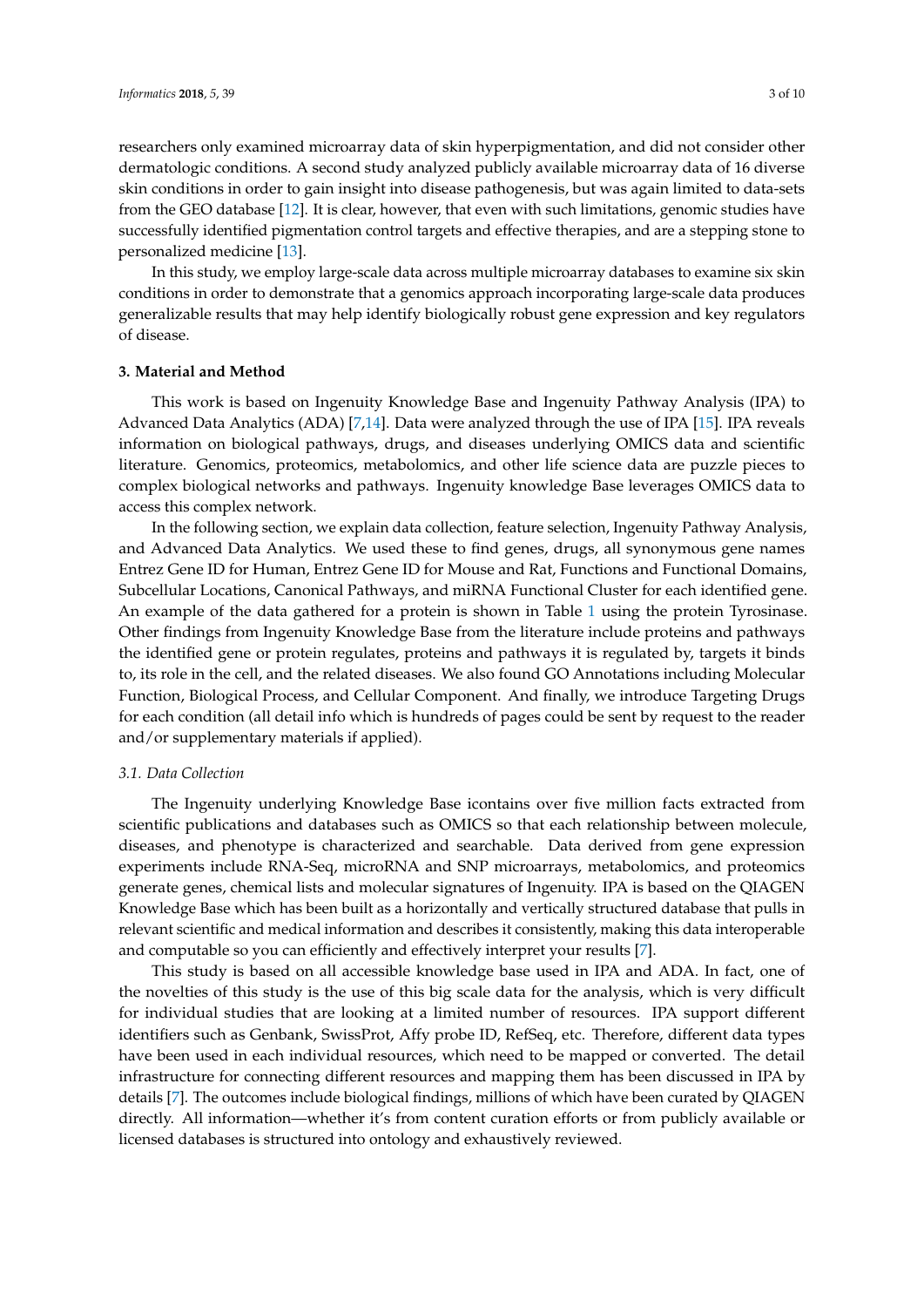<span id="page-3-0"></span>

| Synonyms:                            | albino, ATN, CMM8, Dopa oxidase,           |  |  |
|--------------------------------------|--------------------------------------------|--|--|
|                                      | OCA1, OCA1A, OCAIA, SHEP3,                 |  |  |
| <b>Entrez Gene ID for Human:</b>     | <b>TYR EG:7299</b>                         |  |  |
| <b>Entrez Gene ID for Mouse:</b>     | <b>TYR EG:22173</b>                        |  |  |
| <b>Functions/Functional Domains:</b> | copper ion binding, cytoplasmic domain,    |  |  |
|                                      | cytosolic tail domain, enzyme,             |  |  |
| <b>Subcellular Location:</b>         | cell periphery, cell                       |  |  |
|                                      | membrane, cytoplasm,                       |  |  |
|                                      | endosomes, melanosomes,                    |  |  |
| <b>Canonical Pathway:</b>            | Aryl Hydrocarbon Receptor                  |  |  |
|                                      | Signaling; Eumelanin Biosynthesis,         |  |  |
| Targeted By miRNA Cluster:           | miR-1208 (miRNAs w/seed CACUGUU),          |  |  |
|                                      | miR-1229-3p (miRNAs w/seed UCUCACC),       |  |  |
| Regulates:                           | melanin, L-tyrosine, TYR,                  |  |  |
|                                      | L-dopa, KLRD1, KLRC1,                      |  |  |
| <b>Regulated By:</b>                 | POMC, MITF, forskolin, ASIP, PD98059,      |  |  |
|                                      | cyclic AMP, ciglitazone, KITLG,            |  |  |
| <b>Binds</b> To:                     | CANX, CALR, HSPA5, TYRP1, SYVN1,           |  |  |
| Role in the Cell:                    | proliferation, pigmentation,               |  |  |
|                                      | melanogenesis in, shape change,            |  |  |
| <b>Related Diseases:</b>             | oculocutaneous albinism, melasma,          |  |  |
|                                      | rosacea, acne vulgaris, cancer, melanosis, |  |  |
| <b>Molecular Function:</b>           | copper ion binding; monooxygenase          |  |  |
|                                      | activity; oxidoreductase activity;         |  |  |
| <b>Biological Process:</b>           | eye pigment biosynthetic                   |  |  |
|                                      | process; melanin biosynthetic process;     |  |  |
|                                      | pigmentation;                              |  |  |
| <b>Cellular Component:</b>           | cytoplasm; cytosol; Golgi-                 |  |  |
|                                      | associated vesicle; melanosome; nucleus;   |  |  |
| <b>Targeting Drug:</b>               | azelaic acid, hydroquinone                 |  |  |
|                                      |                                            |  |  |

**Table 1.** Example Data for Tyrosinase Protein, TYR (Partial List of all Data).

As a first step, we extracted a group of genes for each skin conditions from Gene expression Omnibus (GEO). We found over 1000s of genes with the Search Tag Analyze Resource for GEO (STARGEO) platform [\[16\]](#page-9-1). STARGEO has been explained in our previous work by details [\[7\]](#page-8-4). The National Center for Biotechnology Information (NCBI) Gene Expression Omnibus (GEO) is an open database of more than 2 million samples of functional genomics experiments. The Search Tag Analyze Resource for GEO (STARGEO) platform allows for meta-analysis of genomic signatures of disease and tissue through tagging of biological samples from multiple experiments [\[16\]](#page-9-1). We extracted over 1000s of genes for skin conditions based on studies and samples from GEO with STARGEO platform. Then we analyzed the signature (genes) from our STARGEO analyses in Ingenuity Pathway Analysis (IPA), restricting genes that showed statistical significance ( $p < 0.05$ ) and an absolute experimental log ratio greater than 0.1 between conditions and control samples. These selected genes have been used for the next step analysis in IPA to extract drugs, biological process and other factors, which we will explain in the result section.

#### *3.2. Feature Selection*

The six skin conditions have been selected based on prevalence in the literature review and UCSF patient data, and finally double checked with expert consulting from different medical schools around the USA such as Ohio, Pennsylvania, Texas, Berkley, and UCSF. Our cohort was composed of female patients. They are more female's history in skin conditions compare with men in electronic medical records, which constituted 54 percent of all patients. Figure [1](#page-4-0) shows the diversity of skin conditions from 527,273 female patients in the UCSF patient data for these skin conditions. We also looked at the publications from 2000 to 2017. As it shows in Figure [2](#page-4-1) during the last almost 20 years, there have been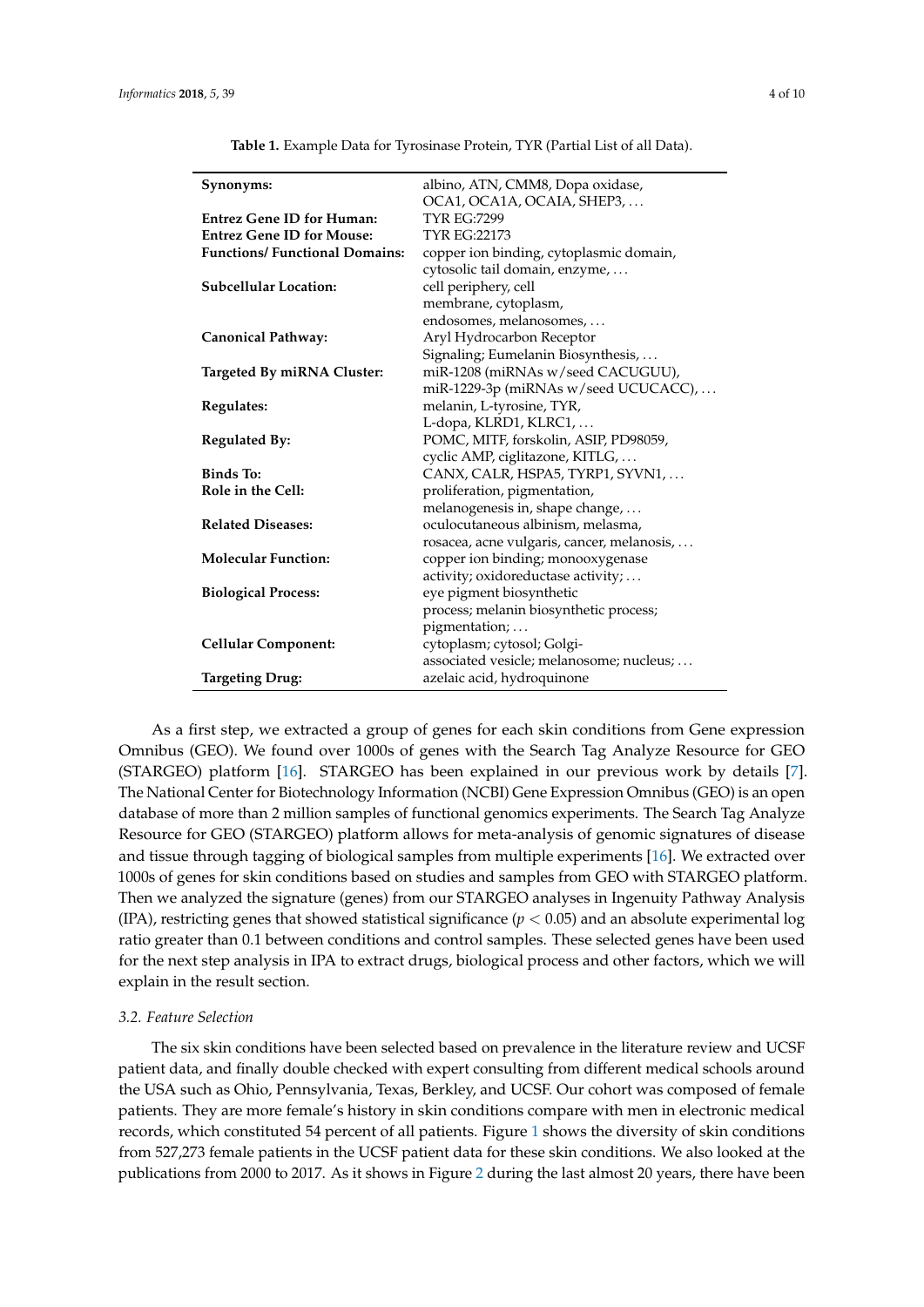several studies in the conditions such as UV, solar and cancer (excluded in our study), but the other conditions are neglected in comparison with these three conditions. Still, so many individual studies have been published. Therefore, we decided to focus on skin conditions including hyperpigmentation, Melasma, Rosacea, Postinflammatory hyperpigmentation, Actinic Aeratosis, and Pigmentation.

Therefore, the decision of which skin conditions to be included was made based on these two valuable pieces of information before confirming with experts. For the last step which is required for any medical study, we got confirmation from the experts in the field as well. We found this way very straightforward in the medical domain. Feature engineering, selection, and attribute selections in machine learning approaches take different approaches, which are different from the nature of this study, in which we looked up the statistics of the big scale data.

<span id="page-4-0"></span>

**Figure 1.** Distribution of patients at UCSF for each skin condition in our study.

<span id="page-4-1"></span>

**Figure 2.** Distribution of the number of publications for more common skin conditions.

### *3.3. Ingenuity Pathway Analysis (IPA) and Advanced Data Analytics (ADA)*

We used the Ingenuity Pathway Analysis (IPA) [\[7\]](#page-8-4) to query and obtain the data from genotype and phenotype of skin conditions. The purpose of this manuscript is not to explain the detailed infrastructure of the IPA software, in which reader could find in related articles [\[7](#page-8-4)[,14\]](#page-8-11). IPA is a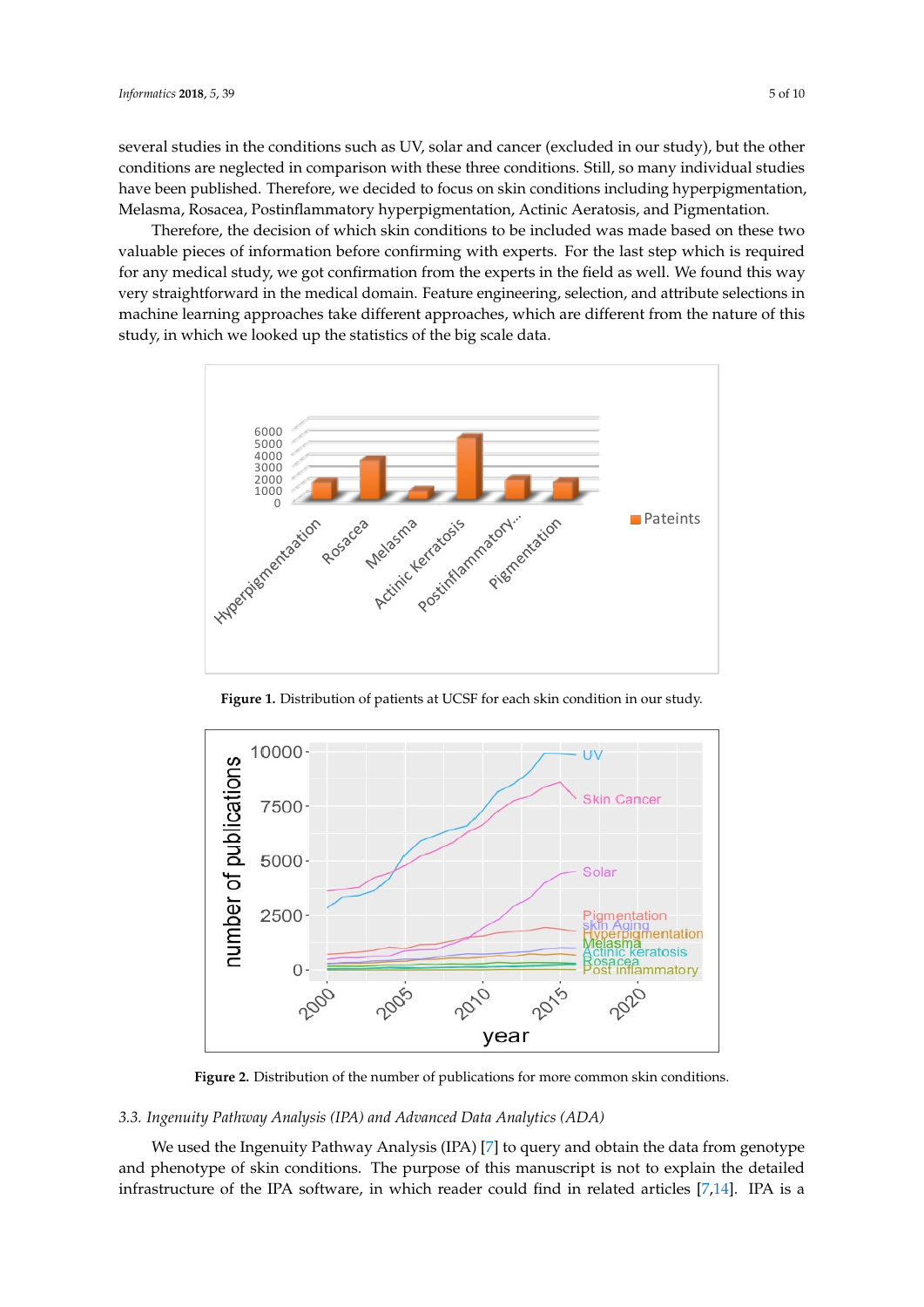software application for the analysis, integration, and interpretation of data sourced from different resources [\[7\]](#page-8-4). Ingenuity Downstream Effects Analysis predicts cellular functions, disease processes, and other phenotypes impacted by patterns in an analyzed dataset. Upstream Regulator Analysis identifies regulators (transcription factors, cytokines, kinases, etc.). This data is directly linked to the targets in analyzed data and whose activation or inhibition may account for observed changes [\[7\]](#page-8-4).

With using ADA, we could get most of the data for our analysis. There are several innovative features of IPA Advanced Analytics such as the ability to a. Generate novel hypotheses for mechanisms of action or drug targets b. Prioritize predicted regulatory networks by connection to disease or phenotype of interest and c. Uncover causal relationships relevant to the experimental data [\[7\]](#page-8-4). We used Advanced Analytics toward extracting more detail knowledge as shown above for each individual skin condition from Genotype to Phenotype. BioProfiler probes the repository of scientific information which we discussed in Study Cohort to generate molecular profiles of diseases, phenotypes, and biological processes (e.g., apoptosis), listing all the genes and compounds that have been associated with the profiled term.

The power of this tool lies in the intuitive and comprehensive layout of the results, which includes all data extracted from different resources, enabling the user to find, filter, and prioritize genes and compounds based on the research question at hand. The user can focus on molecules of interest, find causally relevant genes, filter for specific genetic evidence or for species, and explore associations with similar diseases or phenotypes [\[7\]](#page-8-4). The surfaced data can then be examined further in the context of pathways using all available IPA features, with supporting evidence from published data and powerful analytics. IPA Advanced Analytics goes beyond standard analyses so that we can focus on novel insights about the causes of disease, respond of a specific gene to a specific drug or other phenotypes of interest [\[7\]](#page-8-4). We will explain the output of ADA in the result section. In our framework, we used all individual results per condition to find the common factors between conditions.

#### **4. Results and Discussion**

In this section, we first show and discuss the individual discoveries for each condition based on Advanced Data Analytics from genotype to phenotype. We then discuss our framework and results for common factors and follow that with a discussion on the possible hypotheses based on common factors. Hundreds of genes were extracted for the skin conditions as we explain above, including 32 genes for Hyperpigmentation, 63 genes for Actinic Keratosis, 21 genes for Melasma, 42 genes for Rosacea, 5 genes for Postinflammatory, and 87 genes for Pigmentation. For each individual gene we extracted related information including Symbol (e.g., TYR), Entrez Gene Name (e.g., tyrosinase), Location (e.g., Cytoplasm), Type (e.g., Enzyme), Biomarker Application (e.g., efficacy), drugs (e.g., hydroquinone, azelaic acid), Entrez Gene ID for Human (e.g., 7299), and Entrez Gene ID for Mouse (e.g., 22,173) and Rat (e.g., 30,880). Due to the page limitation, we could not show the complete list all data which we have used for analysis. A complete list could be sent upon request and/or in supplementary materials.

One of the goals of this study was to find the most frequent gene and gene type in all selected skin conditions. Term frequency-inverse document frequency (TF-IDF) was used to find the more common types and genes in all conditions based on all results. The document here is considered as all results. Term frequency (TF) is defined as the number of times a token appears in the report, which serves as an estimate of its importance. Inverse document frequency (IDF) is calculated based on the uniqueness of the token (e.g., type) in the overall corpus (all conditions). The product of the TF and IDF assigns a final, weighted importance to each token (e.g., type). Figure [3](#page-6-0) shows the cloud for the most frequent types and genes in all conditions as a word cloud. The larger the size of the word in the cloud, the more frequent the term appeared in the document. The outcomes suggest the hypothesis and questions for further study to researchers including our team for next steps (e.g., what are the most common drugs to consider in all different conditions or why the type of enzymes is more than transporters in all conditions).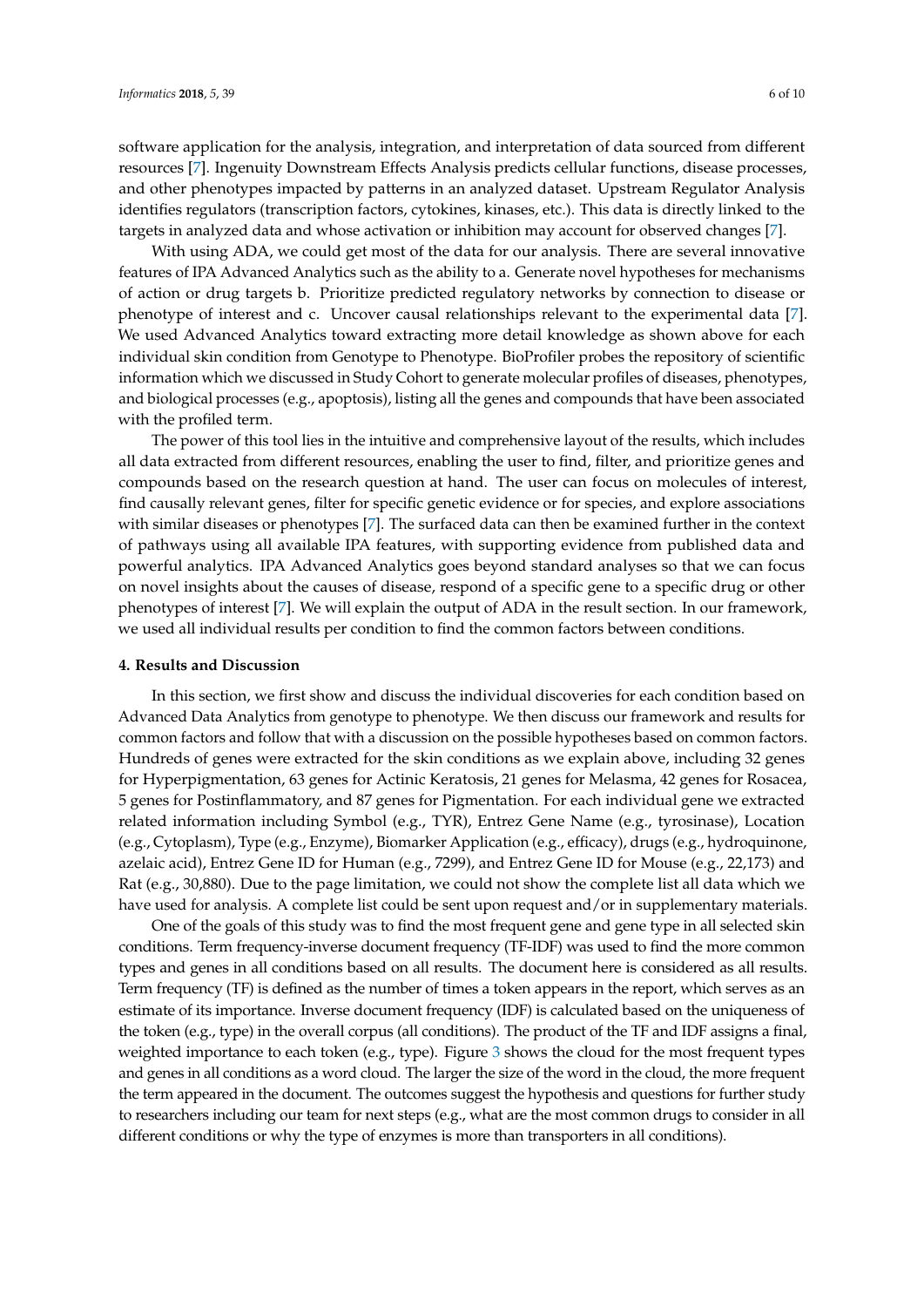<span id="page-6-0"></span>

**Figure 3.** Word cloud shows the most common types and genes for all conditions based on TF/IDF.

Next, we sought to understand the phenotypes for each condition, such as relevant drugs. Figure [4](#page-6-1) shows the word cloud for drugs that target each condition, and following that we show the four top drugs for each condition in Table [2](#page-7-0) and discuss the overlap and responses.

<span id="page-6-1"></span>

**Figure 4.** Word cloud shows the most common drugs for each conditions.

Our hypothesis is that by finding the overlap in genotype and phenotype between different skin conditions, we can suggest a drug that is used in one condition for treatment in another condition which has similar genes or other common phenotypes.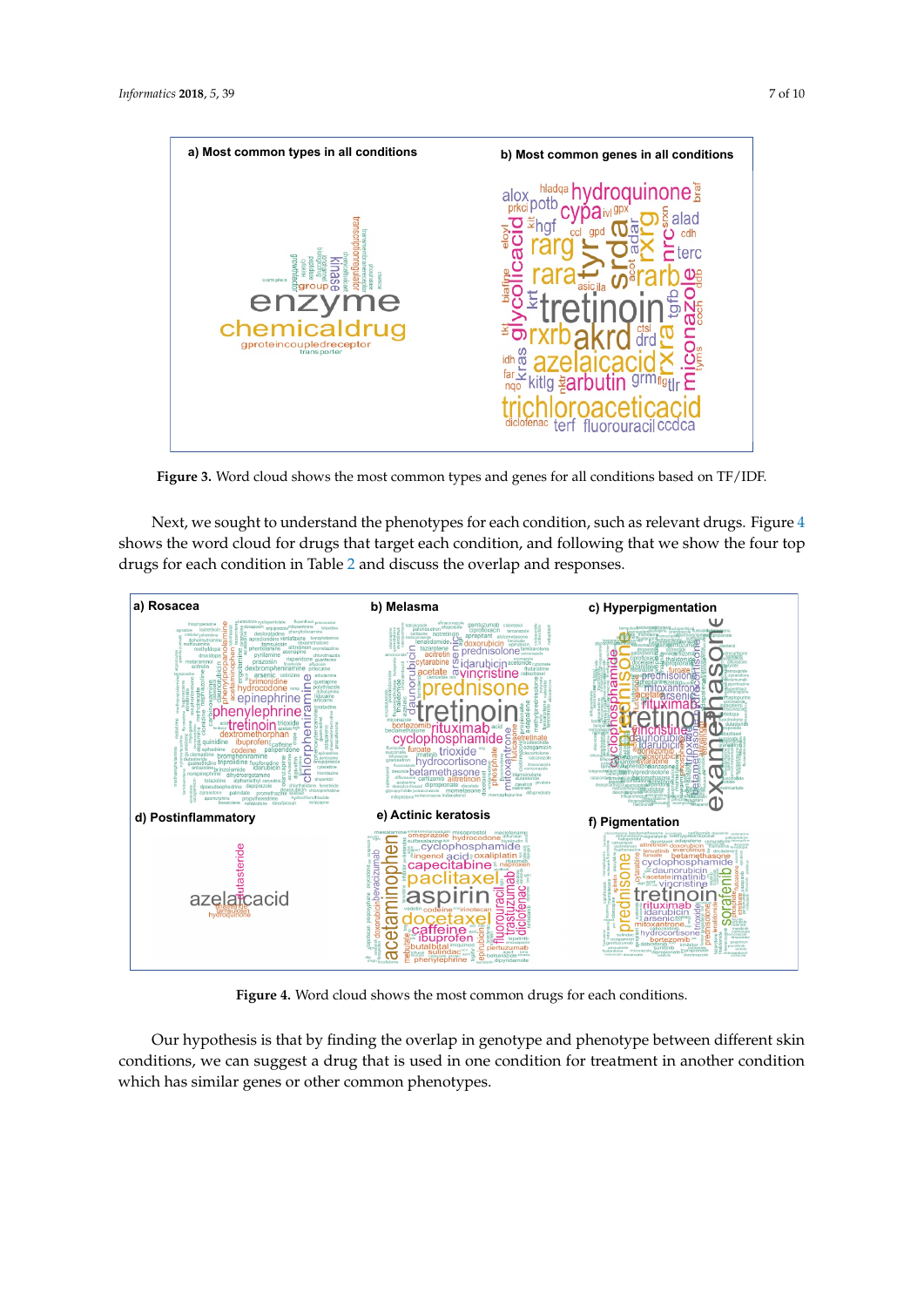<span id="page-7-0"></span>

| Actinic keratosis: | aspririn      | paclitaxel  | docetaxel        | acetaminophen    |
|--------------------|---------------|-------------|------------------|------------------|
| Melasma:           | tretinoin     | prednisone  | rituximab        | cyclophosphamide |
| Post inflammatory: | azelaic acid  | dutasteride | finasteride      | tamsulosin       |
| Pigmentation:      | tretinoin     | prednisone  | sorafenib        | rituximab        |
| Hyperpigmentation: | examethasone  | tretinoin   | prednisone       | cyclophosphamide |
| Rosacea:           | phenylephrine | tretinoin   | chlorpheniramine | epinephrine      |

**Table 2.** Top drugs for different conditions.

We discuss other the common factors between different conditions. For example Azelaic Acid is a drug used to treat Rosacea and acne (even though it is not in our top drugs list), kills acne bacteria, and reduces production of keratin, reduces inflammation, reduces synthesis of melanin and is used for the treatment of skin pigmentation. Thioredoxin reductase and TYR genes are affected by Azelaic Acid and these two genes are presented as extracted genes in all these conditions. The overlap of these genes across conditions suggests the hypothesis of using this drug for treatment of all conditions and not just for Rosacea and/or Post inflammatory. AKR1D1 (aldo-keto reductase family 1 member D1) and SRD5A2 (steroid 5 alpha-reductase 2) as an enzyme also present in all these conditions, and are located in the cytoplasm, which is responded to the same drug.

Prednisone (drug) is used to decrease the immune system's to reduce symptoms such as swelling and allergic-type reactions [\[17\]](#page-9-2), which could be used for the inflammatory problem as well. NR3C1 (nuclear receptor subfamily 3 group C member 1) [\[17\]](#page-9-2) is common in all conditions as a coding protein, and is affected by this drug. We suggest the hypothesis of using this drug with a combination of other drugs for these skin conditions to reduce the itchy skin and inflammation.

What is interesting is that among the conditions the drug is effective against, some of the proteins are identified in all the conditions (for example for tretinoin, RXRA, RXRB and RXRG are identified in all the conditions; and prednisone, NR3C1, but then there are other genes affected by the drug that only show up for one of the conditions (for example KIT and RET identified in pigmentation for proteins affected by prednisone). These proteins that are common between conditions appear to be significant in the pigmentation process. Additionally, these proteins that are linked to the commonly effective drugs, but have not been identified across conditions serve as options to investigate further.

## **5. Conclusions and Future Work**

We have shown that Advanced Data Analytics using Big Data is possible using an existing large knowledge base including literature and OMICS related data and more to find the common genes and phenotype such as use in drug repositioning in these conditions. Future works will focus on expanding this application to other phenotypes, as we already have results for the most common molecular signatures, biological process and more. Gathering all kind of phenotype in one paper was not possible due to page limitation and complexity. More comprehensive methods are needed to explore and show more results, as well as aggregate and integrate other data from the rest of our results.

We will extend our methods based on machine learning and text mining works in the biomedical field [\[18](#page-9-3)[–22\]](#page-9-4) from machine learning methods trained on textual features, to analyses of all results with consideration of other factors such as a biological process to find the common risk factors and outcomes in these conditions.

In summary, we have all the data we need to mine and explore more for future works. As an example, we have all related pathways for each condition as well and we need to use platforms such as Reactom [\[23\]](#page-9-5), kegg [\[24\]](#page-9-6), and/or Pathway Tools [\[25\]](#page-9-7) to analyze them and find the common pathways between different conditions. We are also looking to find out the possibility of Housekeeping genes in selected genes and even the larger list of genes. Publishing this paper gives the community the opportunity to become familiar with our framework to investigate and collaborate, and will open the discussion for multidimensional similarity from genotype to phenotype and emphasize the advantages of large-scale data. Finding common drugs to treat different conditions helps reduce the side effects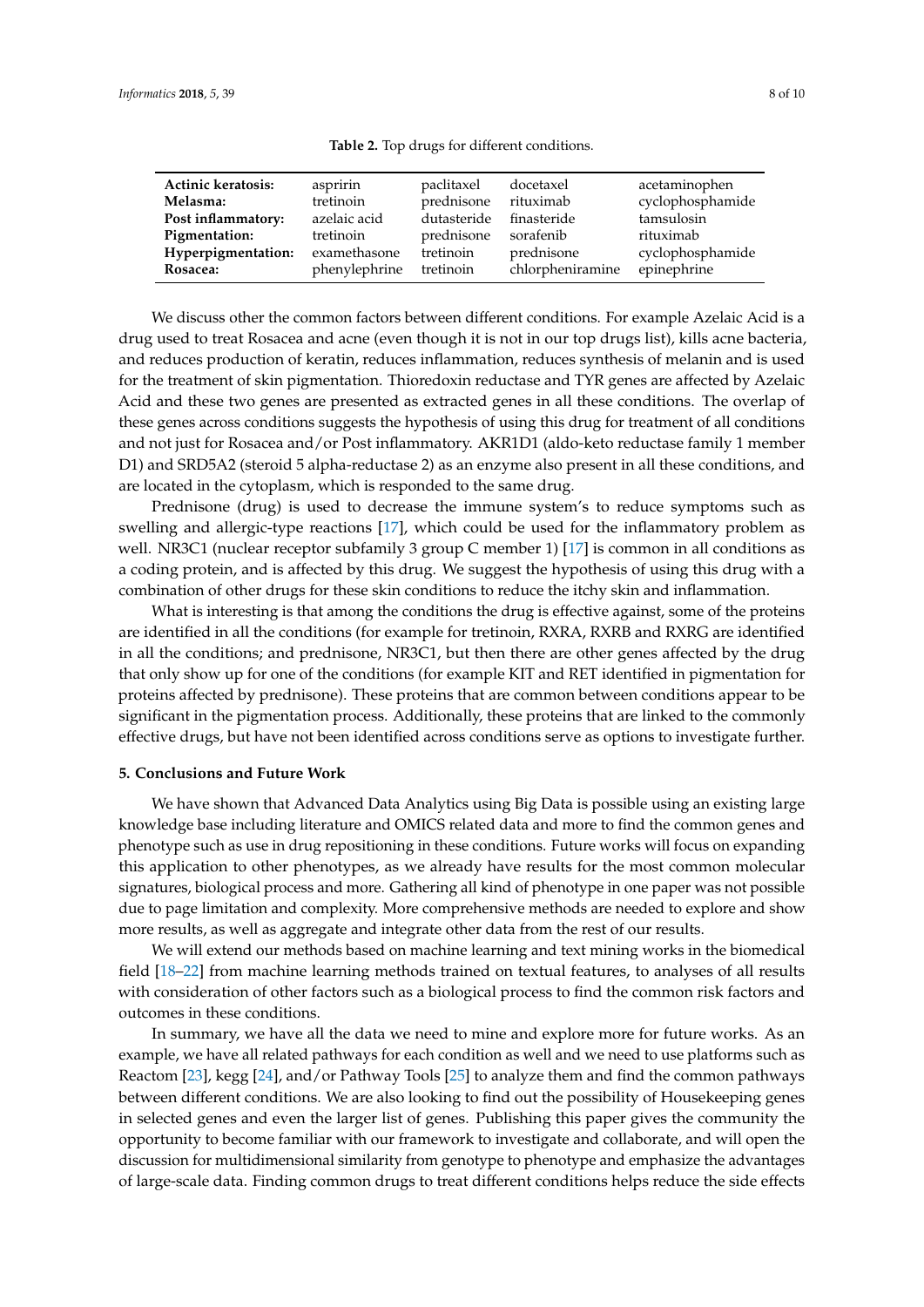of drugs on patients with multiple conditions, as well as reduce negative drug interactions that can worsen the skin condition or even cause a new skin condition. For example, a negative drug interaction that turns Hyperpigmentation into rosacea during the treatment or therapy for Hyperpigmentation caused by Melasma. Prediction and prevention of new skin conditions in patients also can be applied in similar conditions with a similar genotype or phenotype. As an example, knocking out specific biological processes can be used to discover different or similar results under different conditions. This can be used to both prospectively facilitate drug discovery and improve treatment for similar or related conditions, and to correct and augment existing data in OMICS databases. Since this is an informatics study and research so far is one of the possible ways to validate our hypothesis, we are planning to establish a collaboration with a biological lab to test our hypothesis.

**Author Contributions:** Conceptualization, M.P. and D.H.; Methodology, M.P. and D.F.; Software, M.P., D.F., J.A.; Formal Analysis, M.P., D.F., J.A., L.S., I.A.; Investigation, D.H.; Resources, D.H.; Data Curation, M.P. and D.F.; Writing—Original Draft Preparation, M.P. and D.F.; Writing—Review & Editing, M.P., D.H., D.F., J.A.; Visualization, M.P.; Supervision, D.H.; Funding Acquisition, D.H.

**Funding:** Research reported in this publication was supported by the National Cancer Institute of the NIH under Award Number UH2CA203792, and the National Library of Medicine of the NIH under Award Number 1U01LM012675. The content is solely the responsibility of the authors and does not necessarily represent the official views of the NIH.

**Conflicts of Interest:** The authors declare no conflict of interest.

## **References**

- <span id="page-8-0"></span>1. van Zuuren, E.J. Rosacea. *N. Engl. J. Med.* **2017**, *377*, 1754–1764. [\[CrossRef\]](http://dx.doi.org/10.1056/NEJMcp1506630) [\[PubMed\]](http://www.ncbi.nlm.nih.gov/pubmed/29091565)
- 2. Gallo, R.; Granstein, R.; Kang, S.; Mannis, M.; Steinhoff, M.; Tan, J.; Thiboutot, D. Standard classification and pathophysiology of rosacea: The 2017 update by the National Rosacea Society Expert Committee. *J. Am. Acad. Dermatol.* **2018**, *78*, 148–155. [\[CrossRef\]](http://dx.doi.org/10.1016/j.jaad.2017.08.037) [\[PubMed\]](http://www.ncbi.nlm.nih.gov/pubmed/29089180)
- 3. Wu, I.; Lambert, C.; Lotti, T.M.; Hercogová, J.; Sintim-Damoa, A.; Schwartz, A.R. Melasma. *G. Ital. Dermatol. Venereol.* **2012**, *147*, 413–418. [\[PubMed\]](http://www.ncbi.nlm.nih.gov/pubmed/23007216)
- <span id="page-8-1"></span>4. Lee, B.W.; Schwart, R.A. Melasma. *G. Ital. Dermatol. Venereol.* **2017**, *152*, 36–45. [\[PubMed\]](http://www.ncbi.nlm.nih.gov/pubmed/27589484)
- <span id="page-8-2"></span>5. Panahiazar, M.; Taslimitehrani, V.; Jadhav, A.; Pathak, J. Empowering personalized medicine with big data and semantic web technology: Promises, challenges, and use cases. In Proceedings of the 2014 IEEE International Conference on Big Data, Washington, DC, USA, 27–30 October 2014.
- <span id="page-8-3"></span>6. Elston, D.M. Fitzpatrick's color atlas & synopsis of clinical dermatology. *J. Am. Acad. Dermatol.* **2010**, *62*, 166.
- <span id="page-8-4"></span>7. Ingenuity Pathway Analysis Webpage. Available online: [https://www.qiagenbioinformatics.com/products/](https://www.qiagenbioinformatics.com/products/ingenuity-pathway-analysis/ ) [ingenuity-pathway-analysis/](https://www.qiagenbioinformatics.com/products/ingenuity-pathway-analysis/ ) (accessed on 17 October 2018).
- <span id="page-8-5"></span>8. Ortonne, J.P.; Passeron, T. Melanin pigmentary disorders: Treatment update. *Dermatol. Clin.* **2005**, *23*, 209–226. [\[CrossRef\]](http://dx.doi.org/10.1016/j.det.2005.01.001) [\[PubMed\]](http://www.ncbi.nlm.nih.gov/pubmed/15837152)
- <span id="page-8-6"></span>9. Choi, J.K.; Yu, U.; Kim, S.; Yoo, O.J. Combining multiple microarray studies and modeling interstudy variation. *Bioinformatics* **2003**, *19*, i80–i90. [\[CrossRef\]](http://dx.doi.org/10.1093/bioinformatics/btg1010)
- <span id="page-8-7"></span>10. Yin, L.; Coelho, S.G.; Valencia, J.C.; Ebsen, D.; Mahns, A.; Smuda, C.; Miller, S.A.; Beer, J.Z.; Kolbe, L.; Hearing, V.J. Identification of Genes Expressed in Hyperpigmented Skin Using Meta-Analysis of Microarray Data Sets. *J. Investig. Dermatol.* **2015**, *135*, 2455–2463. [\[CrossRef\]](http://dx.doi.org/10.1038/jid.2015.179) [\[PubMed\]](http://www.ncbi.nlm.nih.gov/pubmed/25950827)
- <span id="page-8-8"></span>11. Barrett, T.; Wilhite, S.E.; Ledoux, P.; Evangelista, C.; Kim, I.F.; Tomashevsky, M.; Marshall, K.A.; Phillippy, K.H.; Sherman, P.M.; Holko, M.; et al. NCBI GEO: Archive for functional genomics data sets—Update. *Nucleic Acids Res.* **2012**, *41*, D991–D995. [\[CrossRef\]](http://dx.doi.org/10.1093/nar/gks1193) [\[PubMed\]](http://www.ncbi.nlm.nih.gov/pubmed/23193258)
- <span id="page-8-9"></span>12. Inkeles, M.S.; Scumpia, P.O.; Swindell, W.R.; Lopez, D.; Teles, R.M.B.; Graeber, T.G.; Meller, S.; Homey, B.; Elder, J.T.; Gilliet, M.; et al. Comparison of molecular signatures from multiple skin diseases identifies mechanisms of immunopathogenesis. *J. Investig. Dermatol.* **2015**, *135*, 151–159. [\[CrossRef\]](http://dx.doi.org/10.1038/jid.2014.352) [\[PubMed\]](http://www.ncbi.nlm.nih.gov/pubmed/25111617)
- <span id="page-8-10"></span>13. National Human Genome Reserach Institute Webpage. Available online: [https://www.genome.gov](https://www.genome.gov ) (accessed on 31 July 2018).
- <span id="page-8-11"></span>14. Kramer, A.; Green, J.; Pollard, J.J.; Tugendreich, S. Causal analysis approaches in Ingenuity Pathway Analysis. *Bioinformatics* **2013**, *30*, 523–530. [\[CrossRef\]](http://dx.doi.org/10.1093/bioinformatics/btt703) [\[PubMed\]](http://www.ncbi.nlm.nih.gov/pubmed/24336805)